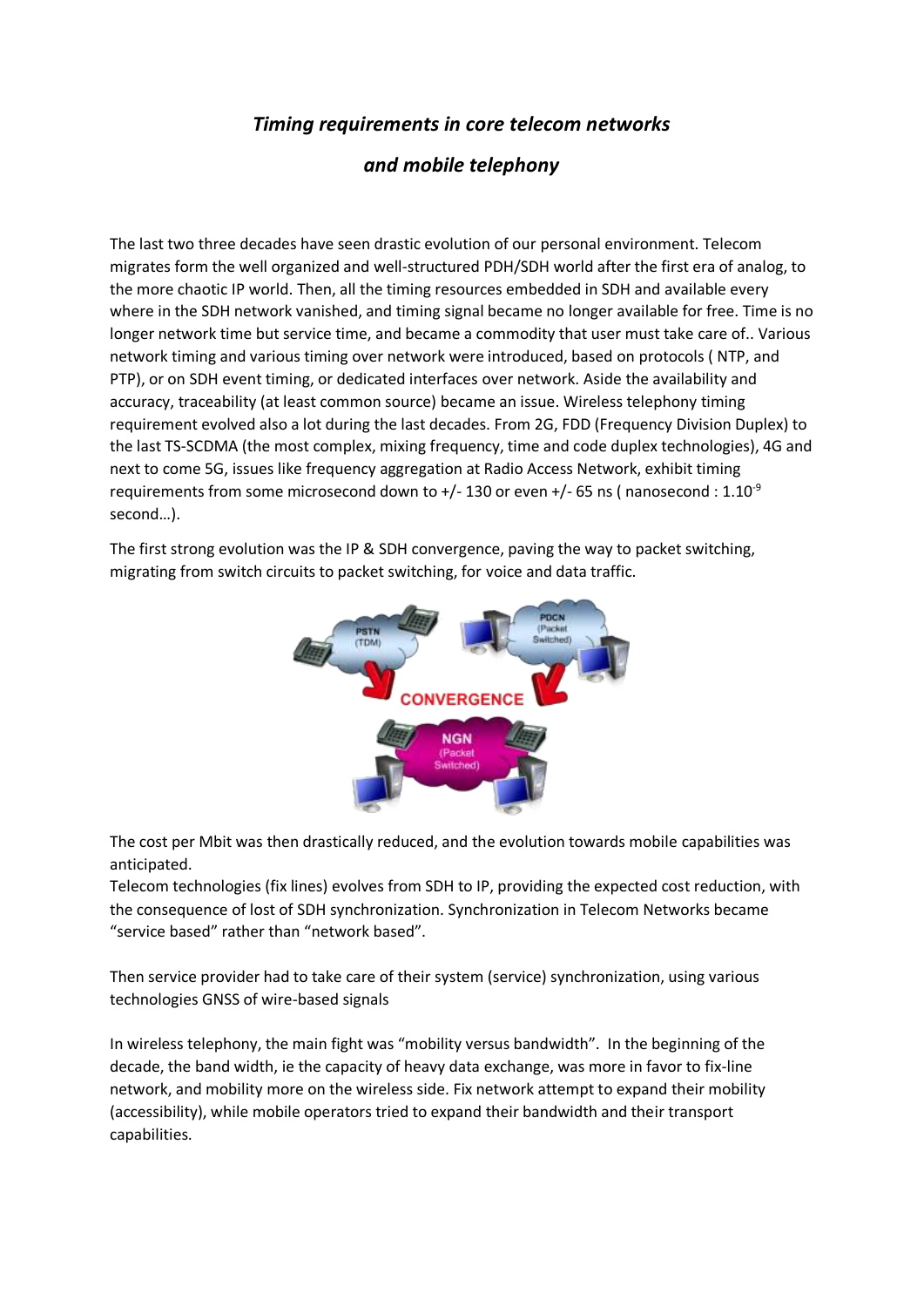Fix network try to enhance its "mobile access", main attempt was the WIFI, WIMAX, providing mobility to fix line, and wireless designers have introduced capacity growing band width to mobile telephony, through different release and evolution, such as 2.5G, CDMA, EDGE, HPSA, 3G , now 4G and soon 5G. With wider bandwidth, the flow rate was drastically improved. Recently, we have also observed introduction of multi wavelength data traffic, allowing to improve the effective bandwidth by using multiple carrier, introducing timing requirement at aggregation level.

The original FDD / TDD scheme, was using symmetrical capability once link was established, leaving one way (usually the upstream) quite unused. A significant improvement was driven while taking into account the asymmetrical traffic, and introducing more complex ways for channel occupancy



Then the time and frequency requirements evolve with the deployment of telecom technologies, 2G asking a frequency tolerance (channel selection) of  $5*10<sup>-8</sup>$  and using channel spacing of #200 kHz, with a traditional frequency conversion scheme. The first base station were using 45 MHz filters, then 71 MHz filters then 211 MHz filters, 200 KHz bandwidth, originally bulk acoustic waves (quartz) high frequency fundamental, with high rejection to adjacent channels. Later on, filtering migrates towards SAW filters, thanks to huge progress towards low insertion losses. Direct conversion to base band was introduced beginning of years 2000's. The time accuracy target was # 10ms. Base station syntonisation was done using SDH frame (E1 or T1 frame) or GNSS signals. Once migrating the transport network from SDH to IP, SDH syntonisation was no longer available, some manufacturer tried to use NTP protocol (enhanced, over clocked,..) to syntonise local oscillators (1 ms is equivalent to the impact of frequency offset by  $1.10^{-8}$  after 1 day..., so expecting 1 ms through NTP protocol might allow to manage frequency within the 2G tolerance target, but getting 1ms out of NTP was not an easy task…), and most of the synchronization was done using GNSS receivers, under the form of "GNNS receivers modules", ie a low end oscillator driven by GNSS. Migrating towards TDD 3G (TDD LTE, UMTS..) asked for timing requirement around 3 us, and hen decreasing down to 1.5 and even 1 microsecond, pushed by services that mobile operators were willing to implement (MBMS,…).

*These "node-B" requirements were mostly provided by GNSS-driven high end oscillator including some "smart" operation allowing to minimize drift and thermal effect of the oscillators for some time (1 – 2 days) after entering in holdover*.

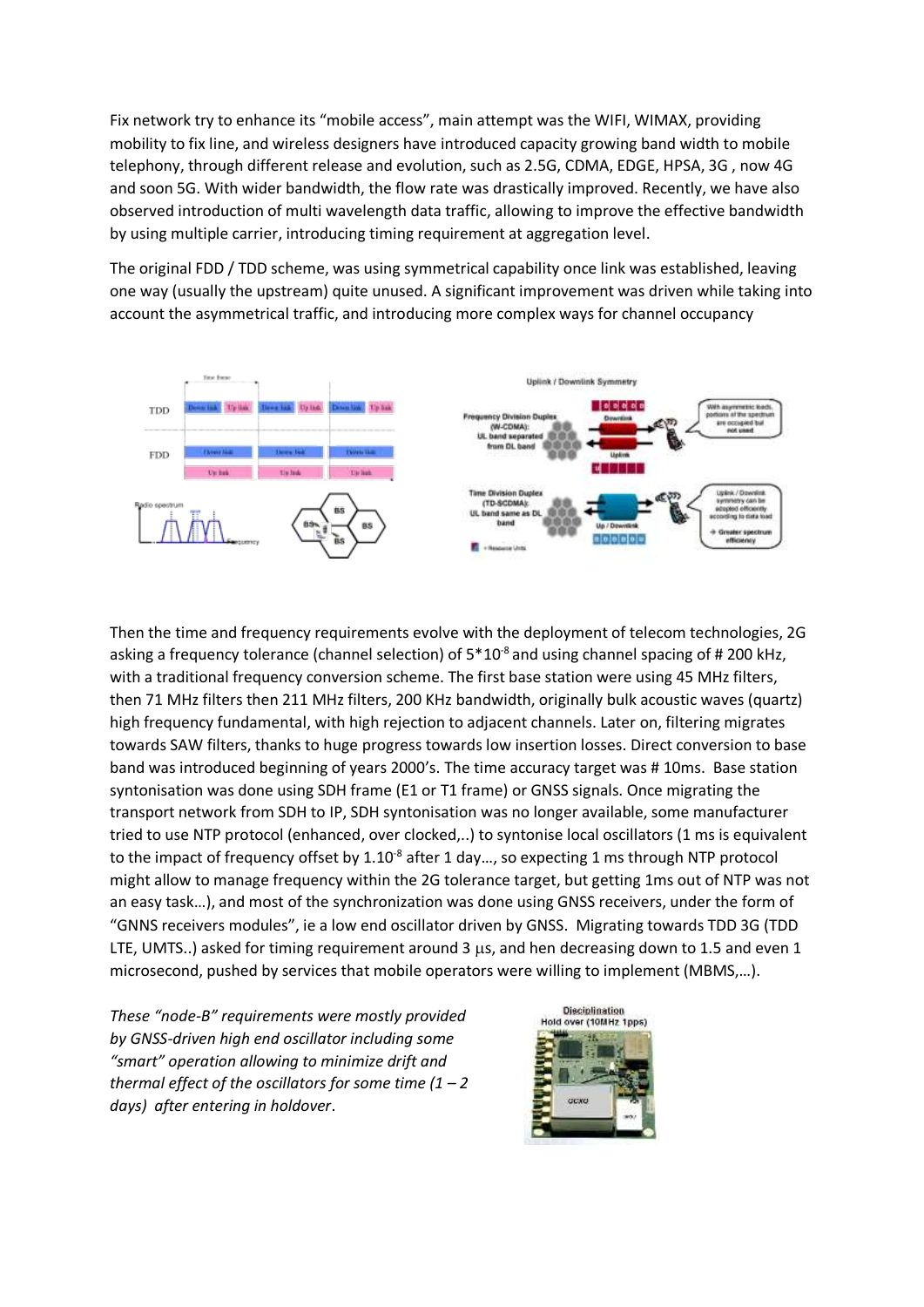Providing GNSS time with a 1.5 us accuracy was "technologically simple" with such GNSS-LO devices, but holdover longer than a couple of days ask for ultraprecise oscillators ( high end OCXO, Rb oscillators), getting cost out of range…

The continuous improvement, migrating towards 4G / 4G+ / 5G, going from FDD to TDD, introducing stringent time requirement at Base Station level, us level need and femto cell dissemination in closed area, (subways, car park, buildings,…) drove PTP v2 protocol development, instead of using GNSS everywhere,

**Microsecond** Synchronisation between neighbor Base station, was also a requirement for hand over between BS.

The timing requirements are now moving « sub micro second », for network operation, carrier operation and service operation, such as :

- ITU-T G8271: historical requirement for ~**1500ns** synchronization error in LTE-TDD and single carrier LTE-FDD systems;
- OTDOA positioning (US E911 requirement), Carrier Aggregation, dense MIMO, other LTE-A features, and 5G driving time requirements down to **100ns** and below.
- TDD: 1500ns
- OTDoA Location: 100ns
- MIMO/Tx Diversity: **32.5ns**
- LTE-A: eICIC: 1500ns / CoMP: 1500ns
- Video Broadcast: 1500ns
- CA inter-band: 130ns
- CA contiguous: **65ns**
- Multi-antenna coord: ?ns
- 5G: Expect <**50ns**

Then there are clearly two issues

- $\triangleright$  GNSS is still a widely used technology, but it is acknowledged that the vulnerability is an issue
- ➢ Most of the recent deployment are using PTP / PTP-SynE, IEEE 1588, which is hardly to come down to the micro second
- $\triangleright$  The evolution and trends are going towards tight tolerances (aggregation, ....) in the 100's ns range.
	- $\circ$  GNSS is no longer matching the technical requirements, not matching nor the security/availability and cyber-robustness requirements
	- o PTP / PTP-SyncE is not providing the required timing performance.

In other words, the evolution of timing requirement in telecom, and mainly in the wireless domain, will ask for new synchronization technologies, providing accuracy ( down to 10's ns), security, cyber robustness, and low cost.

IoT based or fiber based White Rabbit ( a high performance version of PTP, using both symmetrical PTP and symmetrical SyncE)